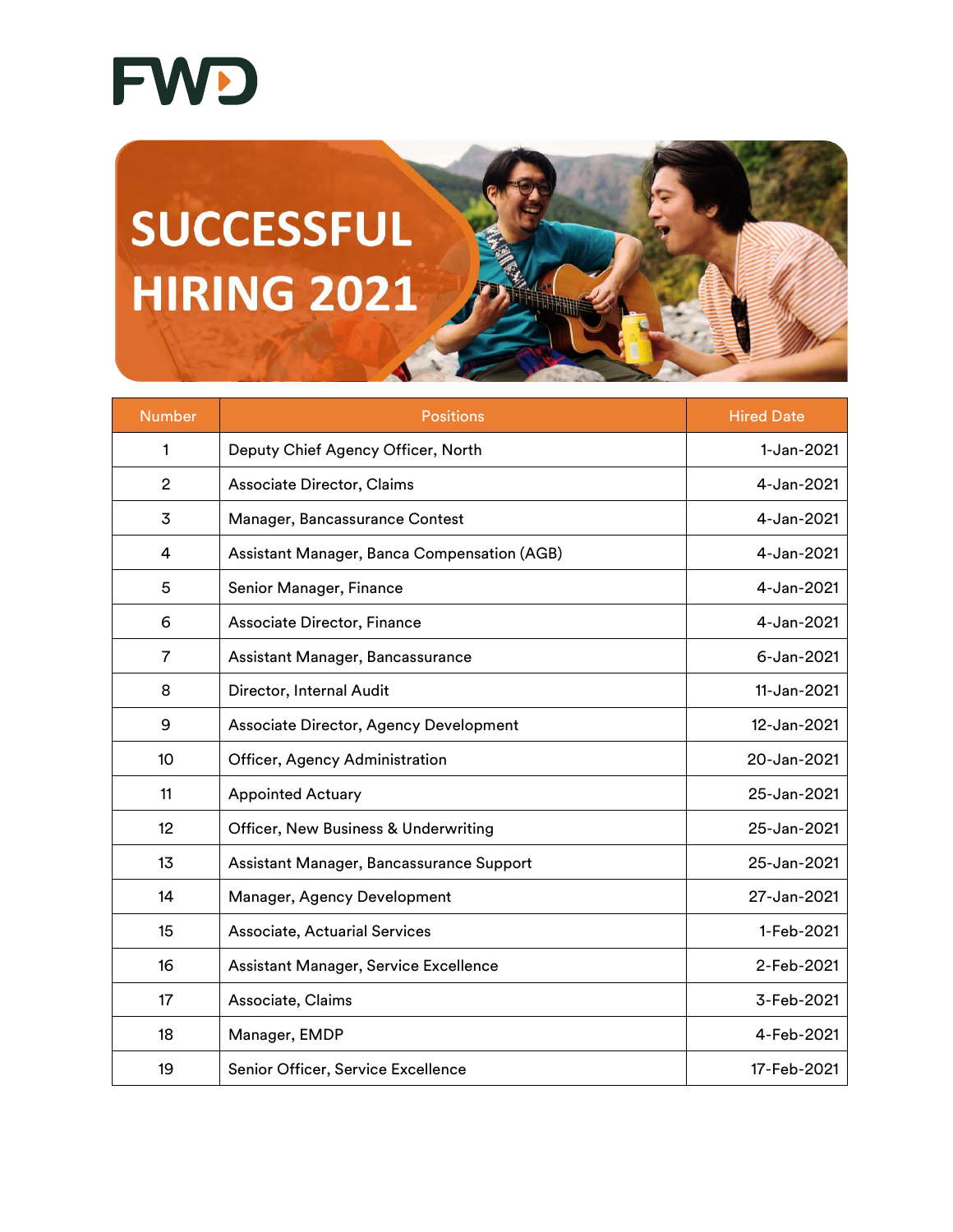

| 20 | Associate Director, Agency Development          | 19-Feb-2021 |
|----|-------------------------------------------------|-------------|
| 21 | Assistant Manager, Bancassurance Planning       | 22-Feb-2021 |
| 22 | Director, Agency Development                    | 1-Mar-2021  |
| 23 | Associate Director, Agency Development          | 1-Mar-2021  |
| 24 | Associate Director, Corporate Strategy          | 1-Mar-2021  |
| 25 | Director, Agency Development                    | 2-Mar-2021  |
| 26 | Director, New Business Model                    | 4-Mar-2021  |
| 27 | <b>Actuarial Senior Manager</b>                 | 8-Mar-2021  |
| 28 | Senior Officer, Bancassurance Support           | 15-Mar-2021 |
| 29 | Senior Manager, Internal Audit                  | 15-Mar-2021 |
| 30 | Associate Director, Agency Development          | 15-Mar-2021 |
| 31 | Assistant Manager, Agency Planning              | 24-Mar-2021 |
| 32 | Senior Officer, Bancassurance Training Delivery | 29-Mar-2021 |
| 33 | Manager, Project Management                     | 1-Apr-2021  |
| 34 | Manager, Agency Development                     | 1-Apr-2021  |
| 35 | Officer, New Business & Underwriting            | 2-Apr-2021  |
| 36 | Senior Manager, Business Development, NBM       | 5-Apr-2021  |
| 37 | Associate Director, Agency Development          | 12-Apr-2021 |
| 38 | Senior Manager, IT Enterprise Architecture      | 12-Apr-2021 |
| 39 | Senior Officer, Agency Administration           | 12-Apr-2021 |
| 40 | Senior Officer, Bancassurance Reporting         | 12-Apr-2021 |
| 41 | Assistant Manager, Agency Development           | 12-Apr-2021 |
| 42 | Officer, IFA Training Delivery                  | 14-Apr-2021 |
| 43 | Senior Officer, Finance                         | 15-Apr-2021 |
| 44 | Senior Officer, New Business & Underwriting     | 15-Apr-2021 |
| 45 | Manager, Agency Development                     | 15-Apr-2021 |
| 46 | Assistant Manager, Agency Development           | 15-Apr-2021 |
| 47 | Senior Officer, Finance                         | 19-Apr-2021 |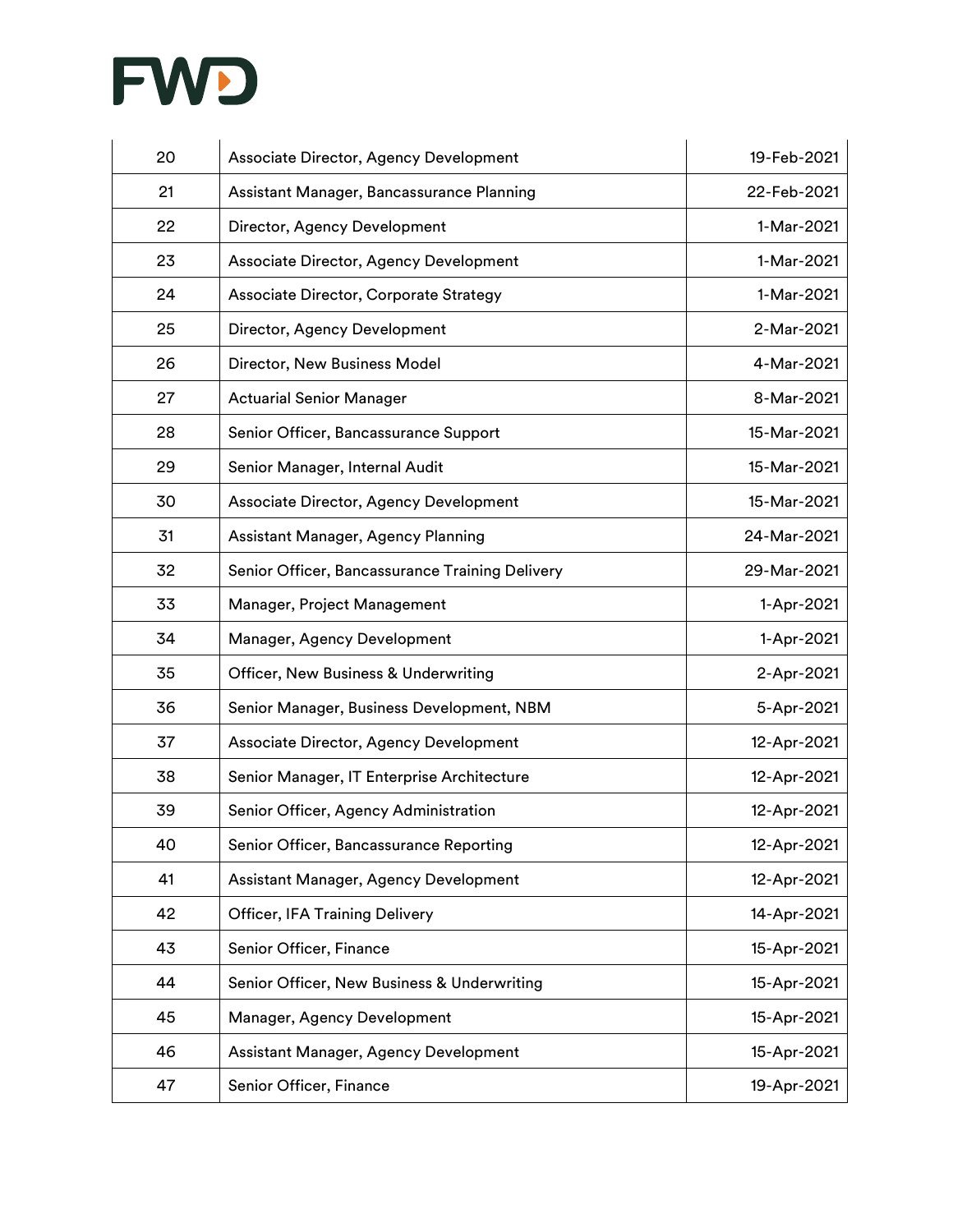

| 48 | Assistant Manager, Strategic Planning and Reporting | 19-Apr-2021 |
|----|-----------------------------------------------------|-------------|
| 49 | Associate, Customer Relationship Management         | 20-Apr-2021 |
| 50 | Associate, Customer Relationship Management         | 20-Apr-2021 |
| 51 | Senior Officer, Finance                             | 22-Apr-2021 |
| 52 | Director, Agency Development                        | 1-May-2021  |
| 53 | Officer, FCT Services                               | 1-May-2021  |
| 54 | Officer, Bancassurance Reporting                    | 4-May-2021  |
| 55 | <b>Assistant Manager, FCT Services</b>              | 4-May-2021  |
| 56 | Assistant Manager, System Administration            | 4-May-2021  |
| 57 | Associate Director, IT Business Analysis            | 4-May-2021  |
| 58 | Manager, Agency Development                         | 5-May-2021  |
| 59 | Manager, Agency Development                         | 5-May-2021  |
| 60 | Assistant Manager, Property Management              | 7-May-2021  |
| 61 | Associate Director, Agency Development              | 10-May-2021 |
| 62 | Senior Officer, Claims                              | 10-May-2021 |
| 63 | Senior Officer, IT Solution Delivery                | 10-May-2021 |
| 64 | Associate, Bancassurance Contest                    | 10-May-2021 |
| 65 | Assistant Manager, Banca Training Delivery          | 13-May-2021 |
| 66 | Officer, New Business & Underwriting                | 17-May-2021 |
| 67 | Manager, IFA Training Delivery                      | 17-May-2021 |
| 68 | Assistant Manager, Agency Planning                  | 17-May-2021 |
| 69 | Assistant Manager, New Business and Underwriting    | 19-May-2021 |
| 70 | Senior Officer, Agency Training Delivery            | 24-May-2021 |
| 71 | Assistant Manager, Agency Development               | 1-Jun-2021  |
| 72 | Assistant Manager, Agency Development               | 7-Jun-2021  |
| 73 | Assistant Manager, Agency Development               | 11-Jun-2021 |
| 74 | Senior Officer, Business Planning & Support         | 15-Jun-2021 |
| 75 | Officer, Business Planning & Support                | 15-Jun-2021 |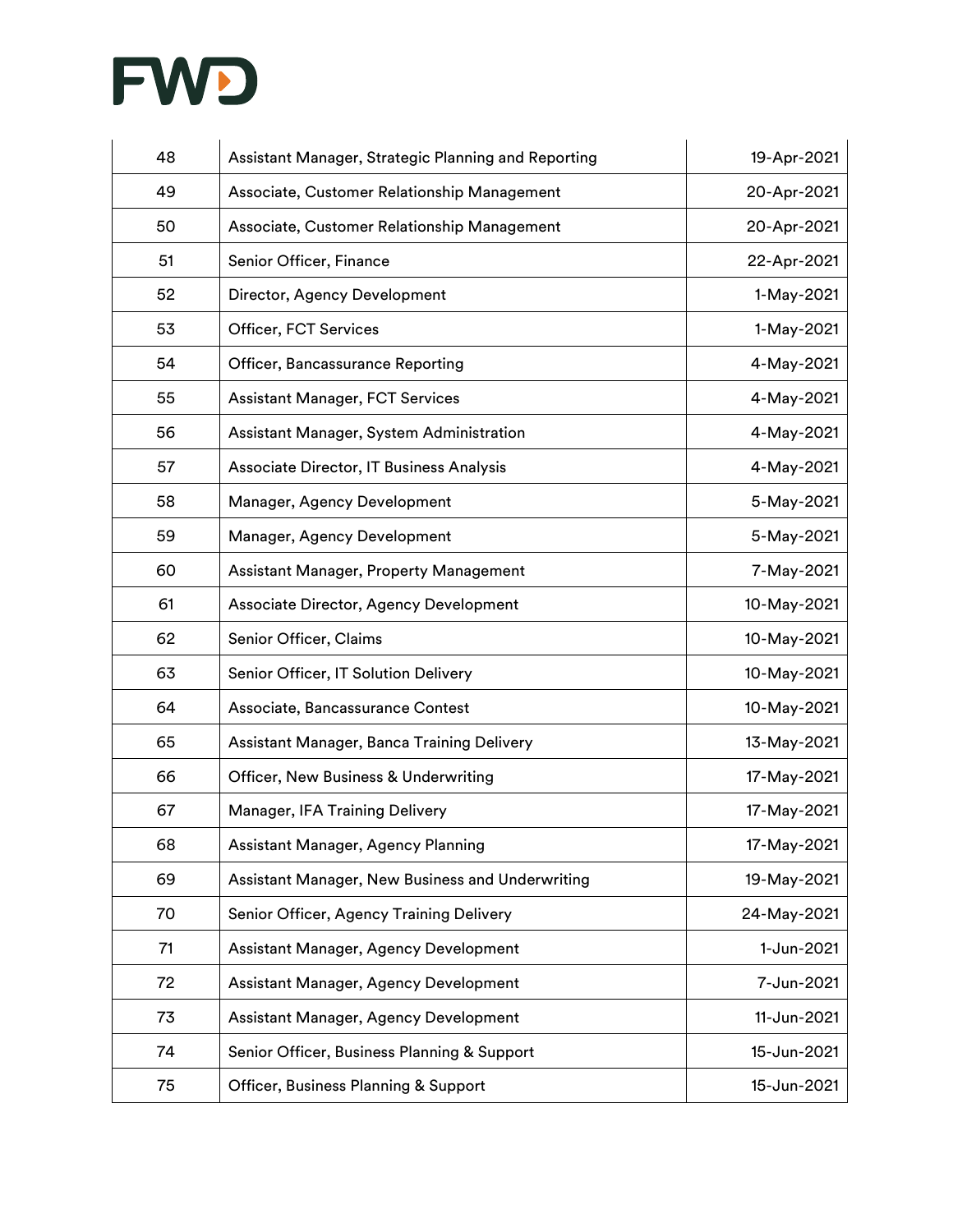

| 76  | Officer, Finance                                      | 15-Jun-2021 |
|-----|-------------------------------------------------------|-------------|
| 77  | Senior Officer, Claims                                | 15-Jun-2021 |
| 78  | Director, EMDP                                        | 15-Jun-2021 |
| 79  | Manager, Data BI Engineer                             | 15-Jun-2021 |
| 80  | Senior Officer, Agency Administration                 | 15-Jun-2021 |
| 81  | Assistant Manager, Product Propositions Design        | 15-Jun-2021 |
| 82  | Officer, New Business and Underwriting                | 15-Jun-2021 |
| 83  | Manager, Bancassurance                                | 15-Jun-2021 |
| 84  | Assistant Manager, Finance                            | 15-Jun-2021 |
| 85  | Senior Officer, Business Development, NBM             | 15-Jun-2021 |
| 86  | Manager, Agency Development                           | 15-Jun-2021 |
| 87  | Senior Officer, Actuarial Services                    | 17-Jun-2021 |
| 88  | Associate Director, Agency Development                | 21-Jun-2021 |
| 89  | Officer, Bancassurance Reporting                      | 21-Jun-2021 |
| 90  | <b>Assistant Manager, Talent Acquisition</b>          | 22-Jun-2021 |
| 91  | Senior Officer, Agency Administration                 | 22-Jun-2021 |
| 92  | Officer, New Business & Underwriting                  | 22-Jun-2021 |
| 93  | Senior Officer, Services Excellence                   | 22-Jun-2021 |
| 94  | Senior Officer, IT Business Analysis                  | 23-Jun-2021 |
| 95  | Officer, Training Administration                      | 23-Jun-2021 |
| 96  | Senior Officer, Business Quality                      | 1-Jul-2021  |
| 97  | Assistant Manager, Bancassurance Training Delivery    | 1-Jul-2021  |
| 98  | Assistant Manager, Finance (Finance Business Partner) | 1-Jul-2021  |
| 99  | Senior Officer, New Business & Underwriting           | 1-Jul-2021  |
| 100 | Assistant Manager, Distribution Compliance            | 1-Jul-2021  |
| 101 | Assistant Manager, Agency Planning                    | 1-Jul-2021  |
| 102 | Manager, Bancassurance                                | 5-Jul-2021  |
| 103 | Manager, Agency Development                           | 5-Jul-2021  |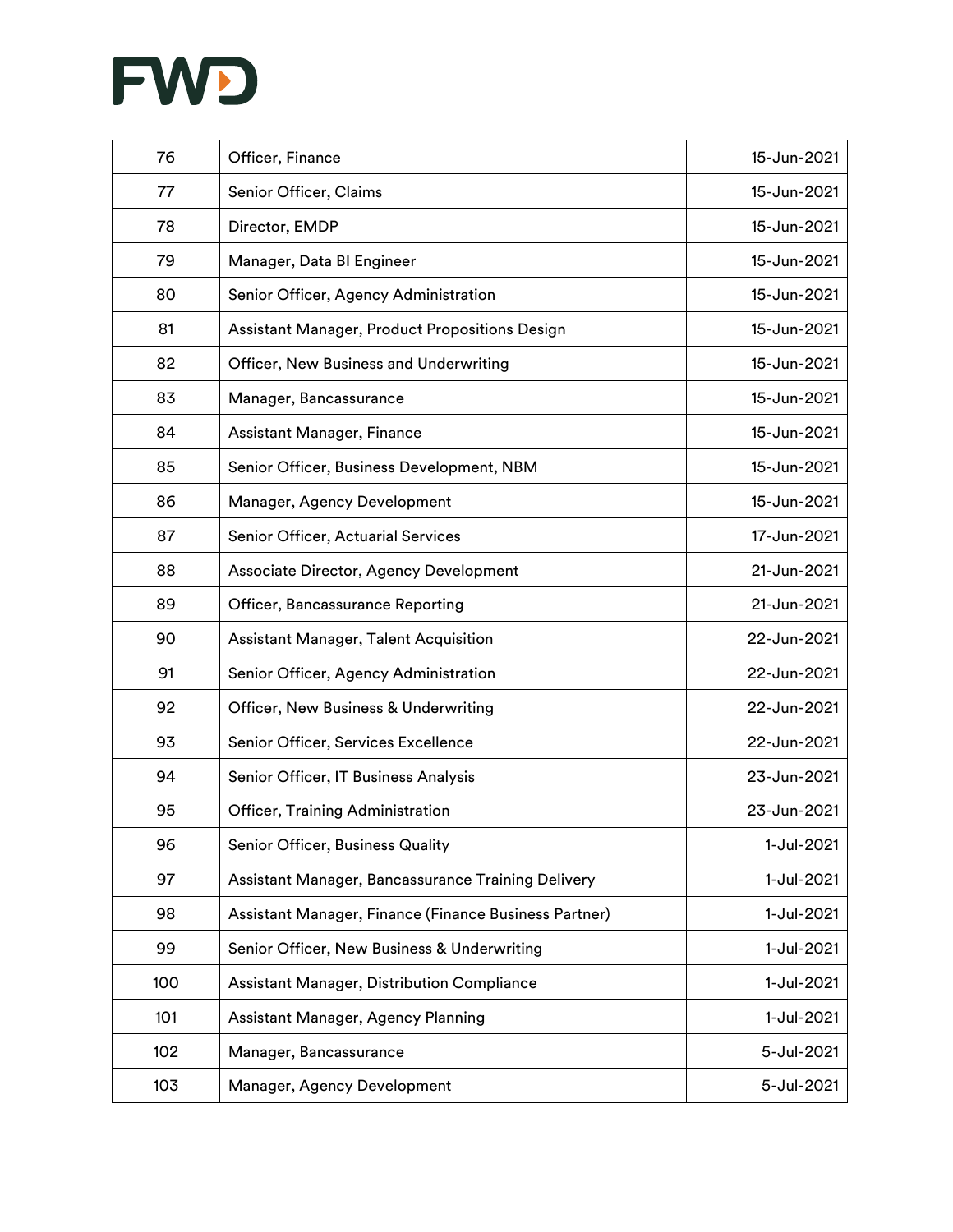

| 104 | Senior Officer, Business Quality                  | 8-Jul-2021  |
|-----|---------------------------------------------------|-------------|
| 105 | Assistant Manager, Agency Devlopment              | 8-Jul-2021  |
| 106 | Assistant Manager, Compliance                     | 8-Jul-2021  |
| 107 | Assistant Manager, IT Infrastructure              | 12-Jul-2021 |
| 108 | Associate, Actuarial Services                     | 12-Jul-2021 |
| 109 | Officer, Bancassurance Support                    | 12-Jul-2021 |
| 110 | Associate, Bancassurance Support                  | 12-Jul-2021 |
| 111 | Manager, Agency Development                       | 12-Jul-2021 |
| 112 | Manager, Agency Development                       | 12-Jul-2021 |
| 113 | Assistant Manager, Agency Development             | 15-Jul-2021 |
| 114 | Associate Director, Bancassurance                 | 16-Jul-2021 |
| 115 | Officer, Bancassurance Reporting                  | 19-Jul-2021 |
| 116 | Associate, Actuarial Services                     | 19-Jul-2021 |
| 117 | Assistant Manager, Project Management             | 19-Jul-2021 |
| 118 | Senior Officer, Compliance                        | 19-Jul-2021 |
| 119 | Officer, Bancassurance Support                    | 19-Jul-2021 |
| 120 | Manager, Operation, New Business Model            | 19-Jul-2021 |
| 121 | Associate, Human Resources                        | 19-Jul-2021 |
| 122 | Manager, Agency Development                       | 21-Jul-2021 |
| 123 | Associate Director, Agency Development            | 21-Jul-2021 |
| 124 | Senior Officer, IT Core System                    | 26-Jul-2021 |
| 125 | Associate Director, Business Planning and Support | 26-Jul-2021 |
| 126 | Manager, Agency Development                       | 26-Jul-2021 |
| 127 | Assistant Manager, Agency Development             | 26-Jul-2021 |
| 128 | <b>Assistant Manager, Claims</b>                  | 2-Aug-2021  |
| 129 | Assistant Manager, Internal Audit                 | 2-Aug-2021  |
| 130 | <b>Digital Graduate</b>                           | 2-Aug-2021  |
| 131 | Assistant Manager, Employee Engagement            | 2-Aug-2021  |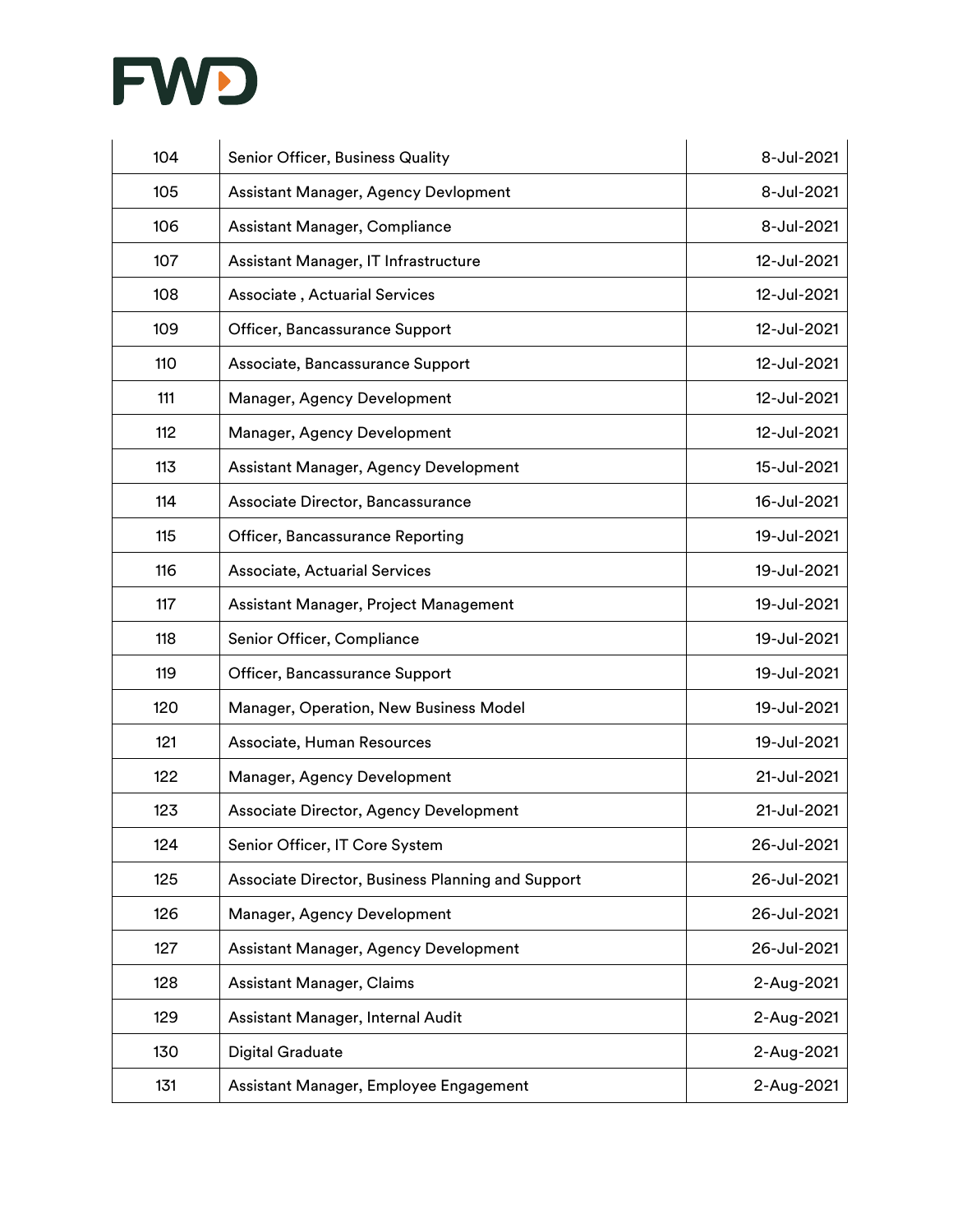

| 132 | <b>Digital Graduate</b>                               | 2-Aug-2021  |
|-----|-------------------------------------------------------|-------------|
| 133 | Senior Officer, New Business & Underwriting           | 2-Aug-2021  |
| 134 | <b>Officer, Actuarial Services</b>                    | 2-Aug-2021  |
| 135 | Senior Officer, IFA Training Delivery                 | 9-Aug-2021  |
| 136 | Assistant Manager, IFA                                | 16-Aug-2021 |
| 137 | Senior Officer, Customer Relationship Management      | 16-Aug-2021 |
| 138 | Assistant Manager, Quality Management                 | 18-Aug-2021 |
| 139 | Officer, New Business and Underwriting                | 23-Aug-2021 |
| 140 | <b>Assistant Manager, EMDP Training</b>               | 30-Aug-2021 |
| 141 | Officer, Agency Administration                        | 1-Sep-2021  |
| 142 | Officer, Agency Support                               | 6-Sep-2021  |
| 143 | Assistant Manager, Agency Development                 | 13-Sep-2021 |
| 144 | Assistant Manager, Agency Development                 | 13-Sep-2021 |
| 145 | Manager, Bancassurance                                | 13-Sep-2021 |
| 146 | Assistant Manager, Agency Development                 | 20-Sep-2021 |
| 147 | Manager, Agency Development                           | 21-Sep-2021 |
| 148 | Senior Officer, Quality Control                       | 27-Sep-2021 |
| 149 | Senior Officer, Banca Compensation                    | 27-Sep-2021 |
| 150 | Assistant Manager, Business Planning and Support      | 27-Sep-2021 |
| 151 | Assistant Manager, Agency Development                 | 27-Sep-2021 |
| 152 | Assistant Manager, Agency Development                 | 27-Sep-2021 |
| 153 | Assistant Manager, Agency Planning                    | 27-Sep-2021 |
| 154 | Senior Officer, Agency Training Delivery              | 1-Oct-2021  |
| 155 | Assistant Manager, Bancassurance Reporting and System | 4-Oct-2021  |
| 156 | Manager, Claims                                       | 4-Oct-2021  |
| 157 | Assistant Manager, EMDP                               | 4-Oct-2021  |
| 158 | <b>Assistant Manager, EMDP</b>                        | 4-Oct-2021  |
| 159 | Senior Officer, Risk Management                       | 4-Oct-2021  |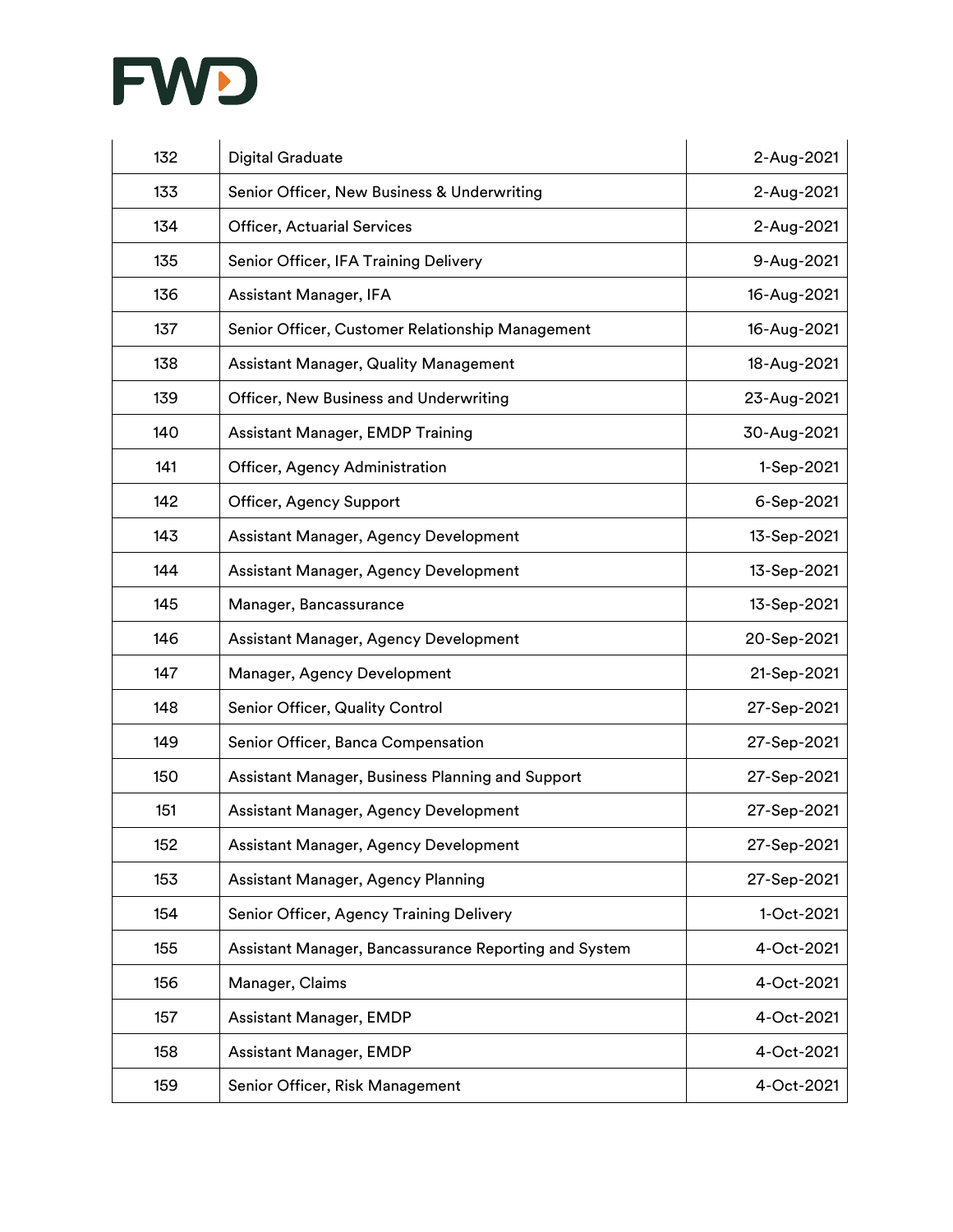

| 160 | Assistant Manager, People Analytics and Projects | 4-Oct-2021  |
|-----|--------------------------------------------------|-------------|
| 161 | Associate, Data Scientist                        | 7-Oct-2021  |
| 162 | <b>Manager, Actuarial Services</b>               | 11-Oct-2021 |
| 163 | Assistant Manager, Product Marketing (NBM)       | 11-Oct-2021 |
| 164 | Manager, Operation, New Business Model           | 11-Oct-2021 |
| 165 | Assistant Manager, Bancassurance                 | 11-Oct-2021 |
| 166 | Assistant Manager, Bancassurance                 | 11-Oct-2021 |
| 167 | Senior Officer, Customer Relationship Management | 18-Oct-2021 |
| 168 | Senior Officer, IT Business Analysis             | 18-Oct-2021 |
| 169 | Assistant Manager, Finance                       | 18-Oct-2021 |
| 170 | Manager, EMDP                                    | 25-Oct-2021 |
| 171 | Assistant Manager, New Business & Underwriting   | 25-Oct-2021 |
| 172 | <b>Officer, Actuarial Services</b>               | 25-Oct-2021 |
| 173 | Assistant Manager, IT Business Analyst           | 25-Oct-2021 |
| 174 | Senior Manager, Bancassurance                    | 26-Oct-2021 |
| 175 | Assistant Manager, Digital Services              | 1-Nov-2021  |
| 176 | Assistant Manager, Business Development (NBM)    | 1-Nov-2021  |
| 177 | Officer, Agency Support                          | 1-Nov-2021  |
| 178 | Manager, IFA Training Delivery                   | 8-Nov-2021  |
| 179 | Assistant Manager, Agency Planning               | 8-Nov-2021  |
| 180 | Assistant Manager, New Business and Underwriting | 8-Nov-2021  |
| 181 | Senior Officer, New Business and Underwriting    | 15-Nov-2021 |
| 182 | Assistant Manager, Banca Contest                 | 15-Nov-2021 |
| 183 | Officer, Bancassurance Compensation              | 22-Nov-2021 |
| 184 | Manager, Bancassurance                           | 22-Nov-2021 |
| 185 | Manager, Bancassurance                           | 23-Nov-2021 |
| 186 | Assistant Manager, Bancassurance                 | 24-Nov-2021 |
| 187 | Manager, Bancassurance                           | 1-Dec-2021  |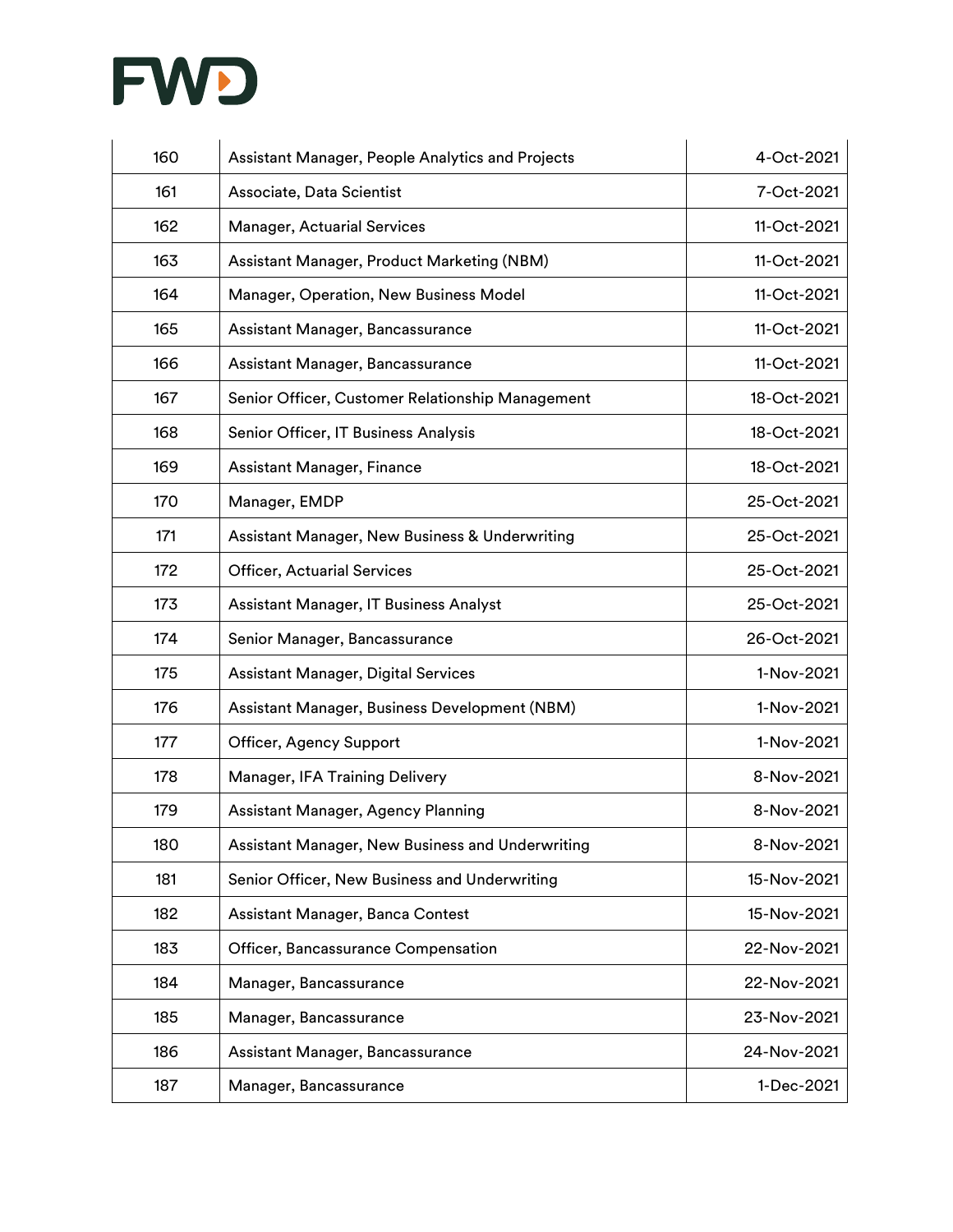

| 188 | Manager, Bancassurance                    | 1-Dec-2021  |
|-----|-------------------------------------------|-------------|
| 189 | Assistant Manager, Banca Planning         | 1-Dec-2021  |
| 190 | Senior Officer, IFA Training Delivery     | 1-Dec-2021  |
| 191 | Manager, Bancassurance                    | 1-Dec-2021  |
| 192 | Officer, Banca Reporting                  | 1-Dec-2021  |
| 193 | Associate, Bancassurance Business Quality | 1-Dec-2021  |
| 194 | Manager, MI Report                        | 6-Dec-2021  |
| 195 | Manager, IT Business Analysis             | 6-Dec-2021  |
| 196 | Assistant Manager, Bancassurance          | 6-Dec-2021  |
| 197 | Senior Officer, Product Proposition       | 6-Dec-2021  |
| 198 | Assistant Manager, Design & Development   | 6-Dec-2021  |
| 199 | Manager, Bancassurance                    | 7-Dec-2021  |
| 200 | Officer, Compliance                       | 13-Dec-2021 |
| 201 | Manager, Bancassurance                    | 13-Dec-2021 |
| 202 | Officer, Bancassurance Support            | 20-Dec-2021 |
| 203 | Officer, New Business & Underwriting      | 20-Dec-2021 |
| 204 | Senior Officer, Actuarial Services        | 27-Dec-2021 |
| 205 | Senior Officer, Agency Administration     | 27-Dec-2021 |
| 206 | Assistant Manager, Agency Administration  | 27-Dec-2021 |
| 207 | Assistant Manager, IT Core System         | 27-Dec-2021 |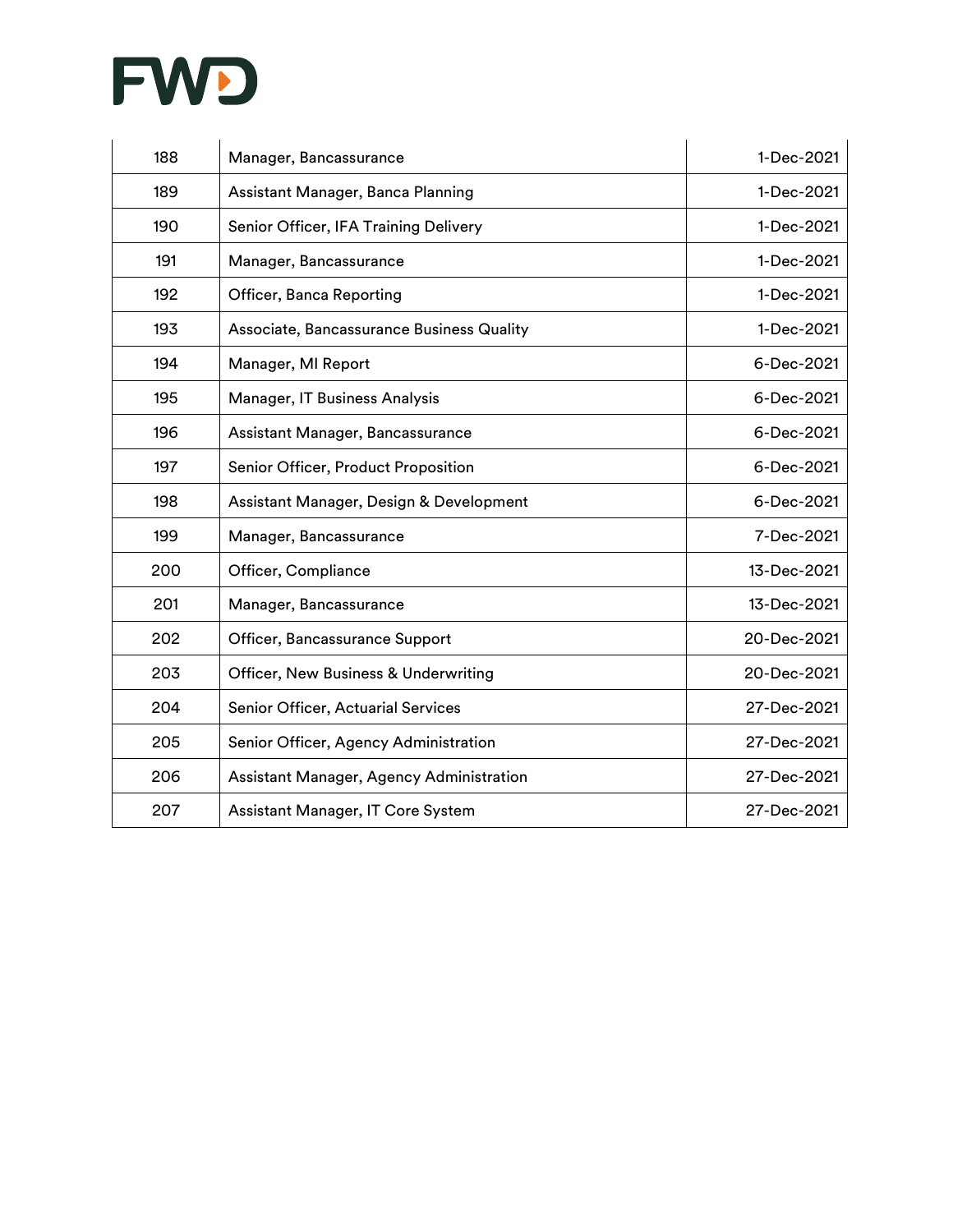

## **SUCCESSFUL HIRING 2020**

| <b>Number</b>  | <b>Positions</b>                               | <b>Hired date</b> |
|----------------|------------------------------------------------|-------------------|
| 1              | Assistant Manager, Bancassurance               | 2-Jan-2020        |
| $\overline{2}$ | Assistant Manager, Bancassurance               | 2-Jan-2020        |
| 3              | Assistant Manager, IT System Development       | 2-Jan-2020        |
| 4              | Officer, Finance                               | 2-Jan-2020        |
| 5              | Director, Bancassurance                        | 2-Jan-2020        |
| 6              | Assistant Manager, New Business & Underwriting | 6-Jan-2020        |
| 7              | Manager, Customer Experience                   | 7-Jan-2020        |
| 8              | Manager, Bancassurance                         | 9-Jan-2020        |
| 9              | Director, FCT Development                      | 9-Jan-2020        |
| 10             | Associate Director, Agency Development         | 9-Jan-2020        |
| 11             | <b>Assistant Manager, Policy Services</b>      | 13-Jan-2020       |
| 12             | <b>Officer, Policy Services</b>                | 13-Jan-2020       |
| 13             | Officer, Finance                               | 15-Jan-2020       |
| 14             | Senior Officer, New Business & Underwriting    | 15-Jan-2020       |
| 15             | Officer, New Business and Underwriting         | 15-Jan-2020       |
| 16             | Associate Director, Agency Support             | 3-Feb-2020        |
| 17             | Manager, IFA                                   | 3-Feb-2020        |
| 18             | Senior Officer, Product Proposition            | 3-Feb-2020        |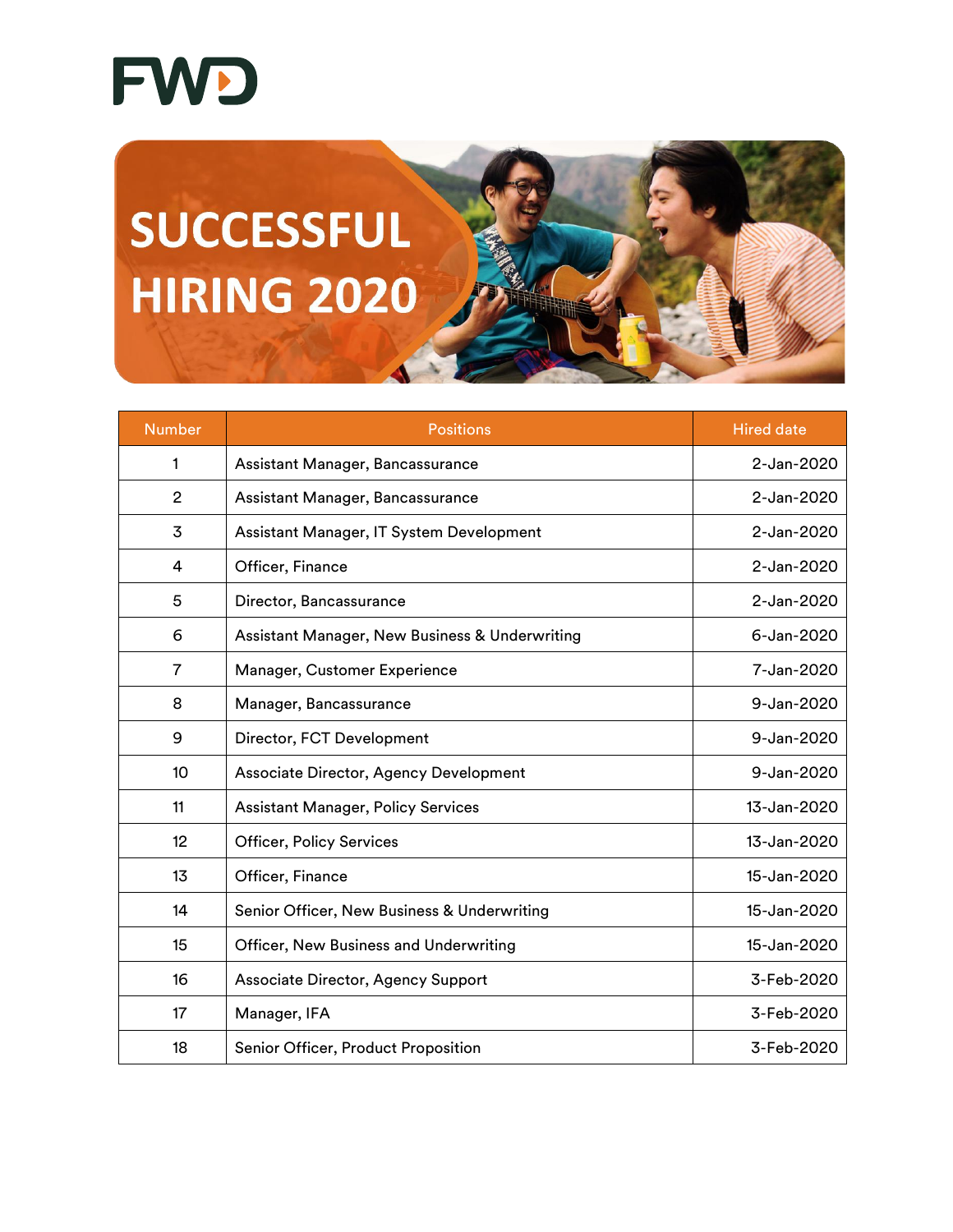

| 19 | Officer, Claims                                     | 3-Feb-2020  |
|----|-----------------------------------------------------|-------------|
| 20 | Senior Officer, Finance                             | 10-Feb-2020 |
| 21 | Manager, Bancassurance                              | 10-Feb-2020 |
| 22 | Assistant Manager, Distribution Academy             | 10-Feb-2020 |
| 23 | Manager, Bancassurance                              | 11-Feb-2020 |
| 24 | Assistant Manager, Agency Development               | 11-Feb-2020 |
| 25 | Associate Director, Bancassurance Training Delivery | 17-Feb-2020 |
| 26 | Senior Officer, Strategic Planning                  | 17-Feb-2020 |
| 27 | Associate Director, Bancassurance                   | 20-Feb-2020 |
| 28 | Assistant Manager, Finance                          | 24-Feb-2020 |
| 29 | Manager, Agency Development                         | 27-Feb-2020 |
| 30 | Assistant Manager, Bancassurance                    | 2-Mar-2020  |
| 31 | Manager, Bancassurance                              | 2-Mar-2020  |
| 32 | Associate Director, Bancassurance                   | 2-Mar-2020  |
| 33 | Manager, Finance                                    | 2-Mar-2020  |
| 34 | Officer, Finance                                    | 2-Mar-2020  |
| 35 | Manager, Marketing                                  | 6-Mar-2020  |
| 36 | Assistant Manager, Bancassurance                    | 9-Mar-2020  |
| 37 | <b>Assistant Manager, Product Proposition</b>       | 16-Mar-2020 |
| 38 | <b>Officer, Actuarial Services</b>                  | 16-Mar-2020 |
| 39 | Assistant Manager, IFA                              | 17-Mar-2020 |
| 40 | <b>Assistant Manager, Digital Business</b>          | 17-Mar-2020 |
| 41 | Associate, Customer Relationship Management         | 23-Mar-2020 |
| 42 | Manager, IFA Training Delivery                      | 25-Mar-2020 |
| 43 | Manager, Agency Development                         | 16-Apr-2020 |
| 44 | Manager, Agency Development                         | 20-Apr-2020 |
| 45 | Senior Officer, Procurement                         | 23-Apr-2020 |
| 46 | Senior Officer, Claims                              | 23-Apr-2020 |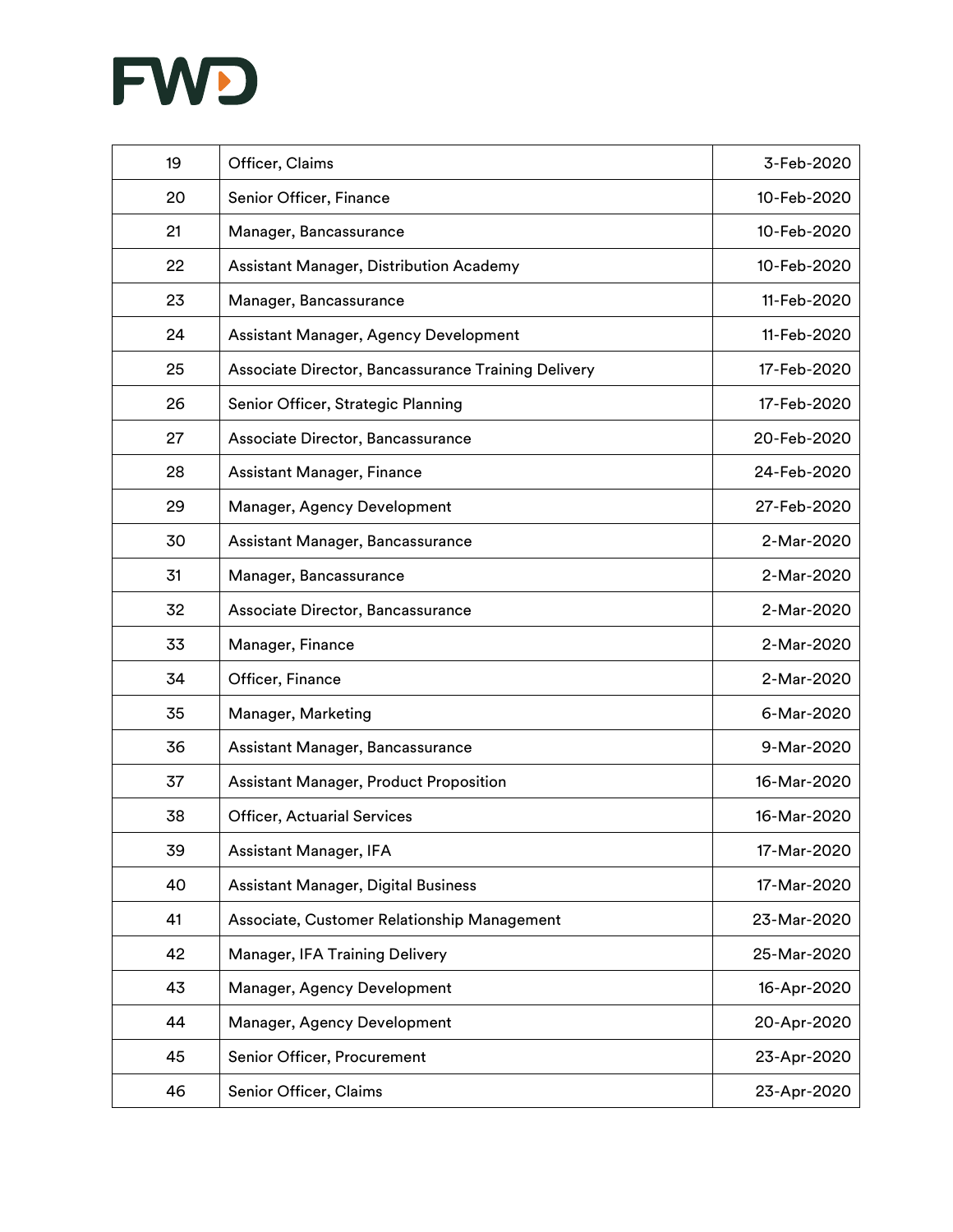

| 47 | Assistant Manager, Risk Management               | 23-Apr-2020 |
|----|--------------------------------------------------|-------------|
| 48 | <b>Officer, Policy Services</b>                  | 23-Apr-2020 |
| 49 | Assistant Manager, IT Business Analysis          | 23-Apr-2020 |
| 50 | Senior Officer, Claims                           | 23-Apr-2020 |
| 51 | Senior Officer, IT Solution Delivery             | 23-Apr-2020 |
| 52 | Manager, Bancassurance                           | 23-Apr-2020 |
| 53 | Senior Officer, Actuarial Services               | 23-Apr-2020 |
| 54 | Officer, Agency Administration                   | 23-Apr-2020 |
| 55 | Senior Manager, Internal Audit                   | 23-Apr-2020 |
| 56 | Manager, Agency Development                      | 27-Apr-2020 |
| 57 | Senior Officer, Customer Relationship Management | 27-Apr-2020 |
| 58 | Associate Director, Bancassurance                | 4-May-2020  |
| 59 | Assistant Manager, Banca Compensation & Contest  | 4-May-2020  |
| 60 | Manager, Bancassurance                           | 5-May-2020  |
| 61 | Senior Manager, Digital Optimization             | 5-May-2020  |
| 62 | <b>Assistant - Finance</b>                       | 5-May-2020  |
| 63 | <b>Officer, Actuarial Services</b>               | 6-May-2020  |
| 64 | Senior Officer, IFA Admin                        | 11-May-2020 |
| 65 | Assistant Manager, Agency Development            | 11-May-2020 |
| 66 | Senior Officer, Customer Relationship Management | 15-May-2020 |
| 67 | Officer, Claims                                  | 18-May-2020 |
| 68 | Deputy Chief Agency Officer, North II            | 18-May-2020 |
| 69 | Director, Bancassurance                          | 21-May-2020 |
| 70 | Senior Officer, Agency Admin                     | 25-May-2020 |
| 71 | Officer, Agency Admin                            | 1-Jun-2020  |
| 72 | Manager, Bancassurance                           | 5-Jun-2020  |
| 73 | Assistant Manager, Strategic Planning            | 8-Jun-2020  |
| 74 | Assistant Manager, Banca Compensation & Contest  | 10-Jun-2020 |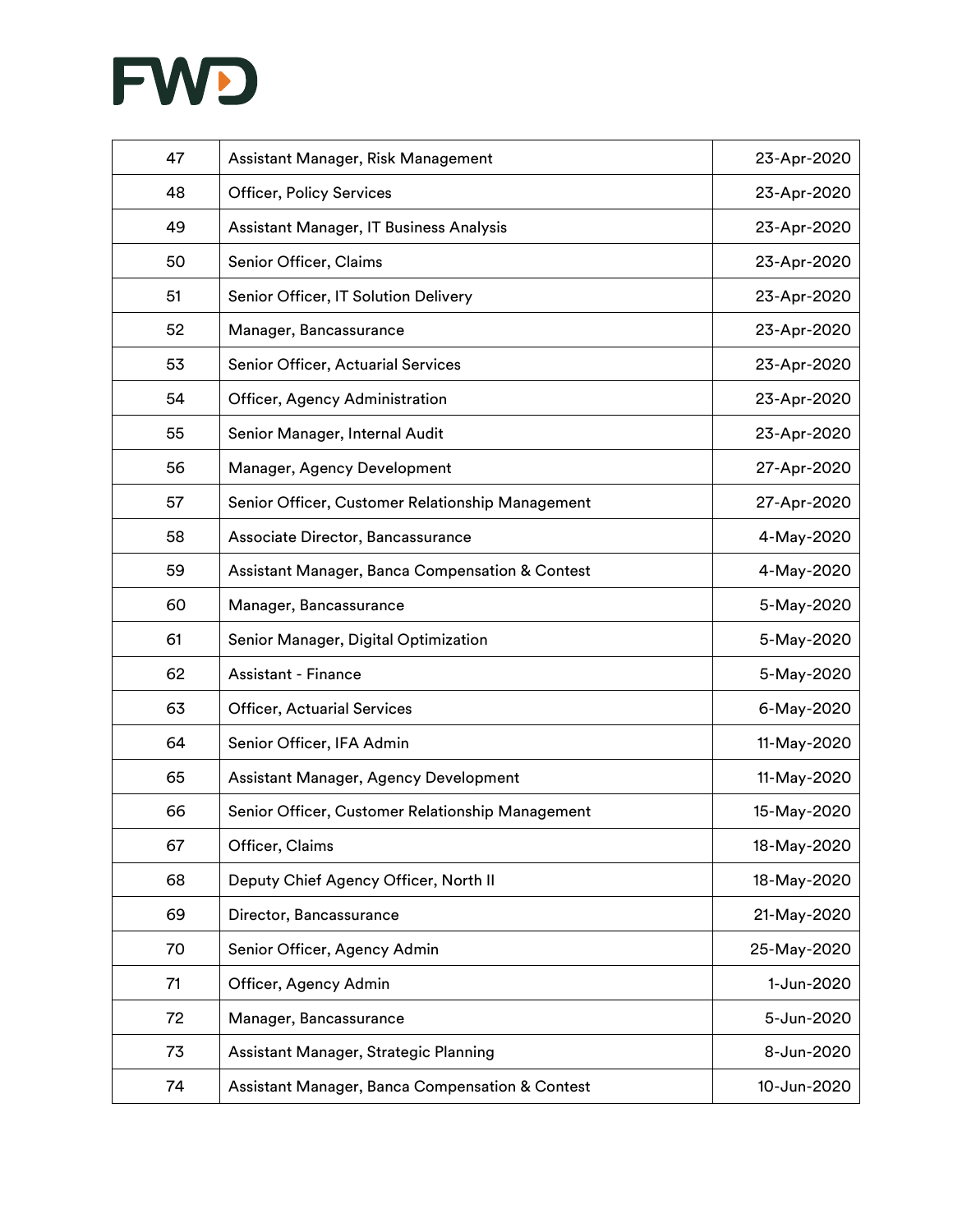

| 75  | Associate Director, Project Management                       | 15-Jun-2020 |
|-----|--------------------------------------------------------------|-------------|
| 76  | Manager, Bancassurance Support                               | 15-Jun-2020 |
| 77  | Manager, Distribution Academy                                | 22-Jun-2020 |
| 78  | <b>Officer, Actuarial Services</b>                           | 22-Jun-2020 |
| 79  | Assistant Manager, Agency Development                        | 22-Jun-2020 |
| 80  | Assistant Manager, Agency Development                        | 22-Jun-2020 |
| 81  | Senior Officer, Business Quality                             | 25-Jun-2020 |
| 82  | Officer, Bancassurance Support                               | 1-Jul-2020  |
| 83  | Assistant Manager, Finance                                   | 1-Jul-2020  |
| 84  | Senior officer, Compliance                                   | 2-Jul-2020  |
| 85  | Associate Director, Agency Development                       | 2-Jul-2020  |
| 86  | Assistant Manager, Distribution Support &<br>Market Research | 2-Jul-2020  |
| 87  | Senior Officer, IT Infrastructure                            | 6-Jul-2020  |
| 88  | Assistant Manager, Claims                                    | 6-Jul-2020  |
| 89  | Assistant Manager, Bancassurance                             | 6-Jul-2020  |
| 90  | Manager, Agency Development                                  | 6-Jul-2020  |
| 91  | Head of Legal and Compliance                                 | 9-Jul-2020  |
| 92  | Senior Officer, Compliance                                   | 9-Jul-2020  |
| 93  | Assistant Manager, New Business & Underwriting               | 10-Jul-2020 |
| 94  | <b>Chief Financial Officer</b>                               | 15-Jul-2020 |
| 95  | Manager, Agency Development                                  | 16-Jul-2020 |
| 96  | Assistant Manager, Customer Relationship Management          | 20-Jul-2020 |
| 97  | Officer, Customer Relationship Management                    | 3-Aug-2020  |
| 98  | Senior Manager, Compliance                                   | 3-Aug-2020  |
| 99  | Assistant Manager, Customer Relationship Management          | 3-Aug-2020  |
| 100 | Assistant Manager, Finance                                   | 6-Aug-2020  |
| 101 | Assistant Manager, Bancassurance                             | 6-Aug-2020  |
| 102 | Officer, New Business & Underwriting                         | 10-Aug-2020 |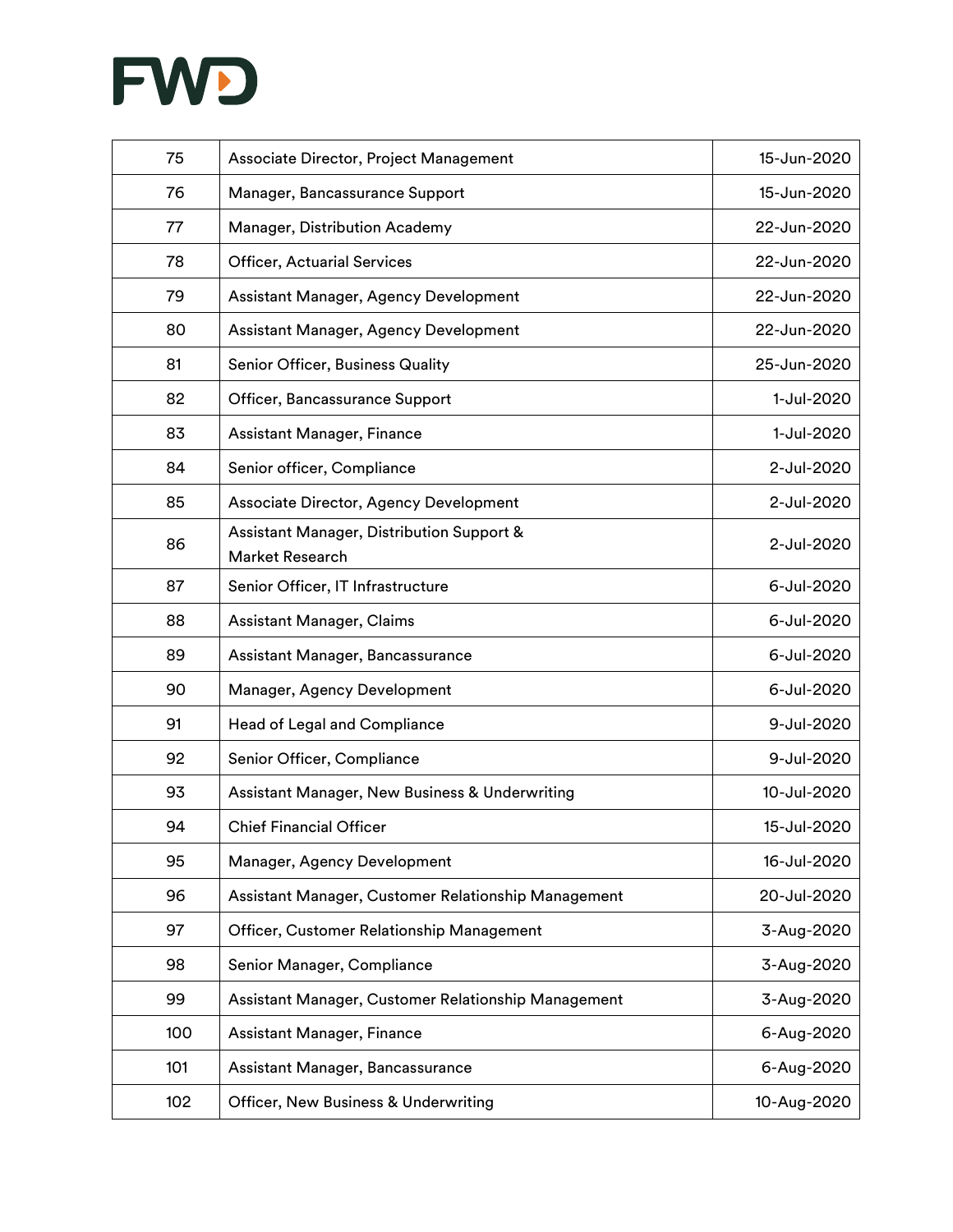

| 103 | Assistant Manager, Bancassurance                    | 11-Aug-2020 |
|-----|-----------------------------------------------------|-------------|
| 104 | Officer, Bancassurance Training Delivery            | 12-Aug-2020 |
| 105 | Assistant Manager, IT Solution Delivery             | 17-Aug-2020 |
| 106 | Senior Officer, IT Business Analysis                | 17-Aug-2020 |
| 107 | Associate Director, IT Data                         | 17-Aug-2020 |
| 108 | Assistant Manager, Customer Relationship Management | 17-Aug-2020 |
| 109 | Senior Officer, Actuarial Services                  | 24-Aug-2020 |
| 110 | Senior Officer, Policy Services                     | 24-Aug-2020 |
| 111 | Officer, Agency Administration                      | 27-Aug-2020 |
| 112 | Assistant Manager, IT Infrastructure                | 7-Sep-2020  |
| 113 | Senior Officer, Agency Training Delivery            | 7-Sep-2020  |
| 114 | Associate, Agency Support                           | 10-Sep-2020 |
| 115 | Assistant Manager, IT Business Analysis             | 14-Sep-2020 |
| 116 | Assistant Manager, New Business & Underwriting      | 14-Sep-2020 |
| 117 | Officer, Finance                                    | 14-Sep-2020 |
| 118 | Manager, Agency Development                         | 17-Sep-2020 |
| 119 | Assistant Manager, Agency Planning                  | 28-Sep-2020 |
| 120 | Chief Agency Officer, South                         | 1-Oct-2020  |
| 121 | Officer, New Business & Underwriting                | 2-Oct-2020  |
| 122 | Senior Officer, Compensation & Contest              | 2-Oct-2020  |
| 123 | Officer, Finance                                    | 5-Oct-2020  |
| 124 | Senior Officer, Policy Services                     | 5-Oct-2020  |
| 125 | Senior Officer, Agency Training Delivery            | 6-Oct-2020  |
| 126 | Manager, Partnership Strategy                       | 6-Oct-2020  |
| 127 | Assistant Manager, Product Proposition              | 12-Oct-2020 |
| 128 | Manager, New Business & Underwriting                | 12-Oct-2020 |
| 129 | Officer, Compensation & Benefits                    | 15-Oct-2020 |
| 130 | Senior Officer, Finance                             | 15-Oct-2020 |